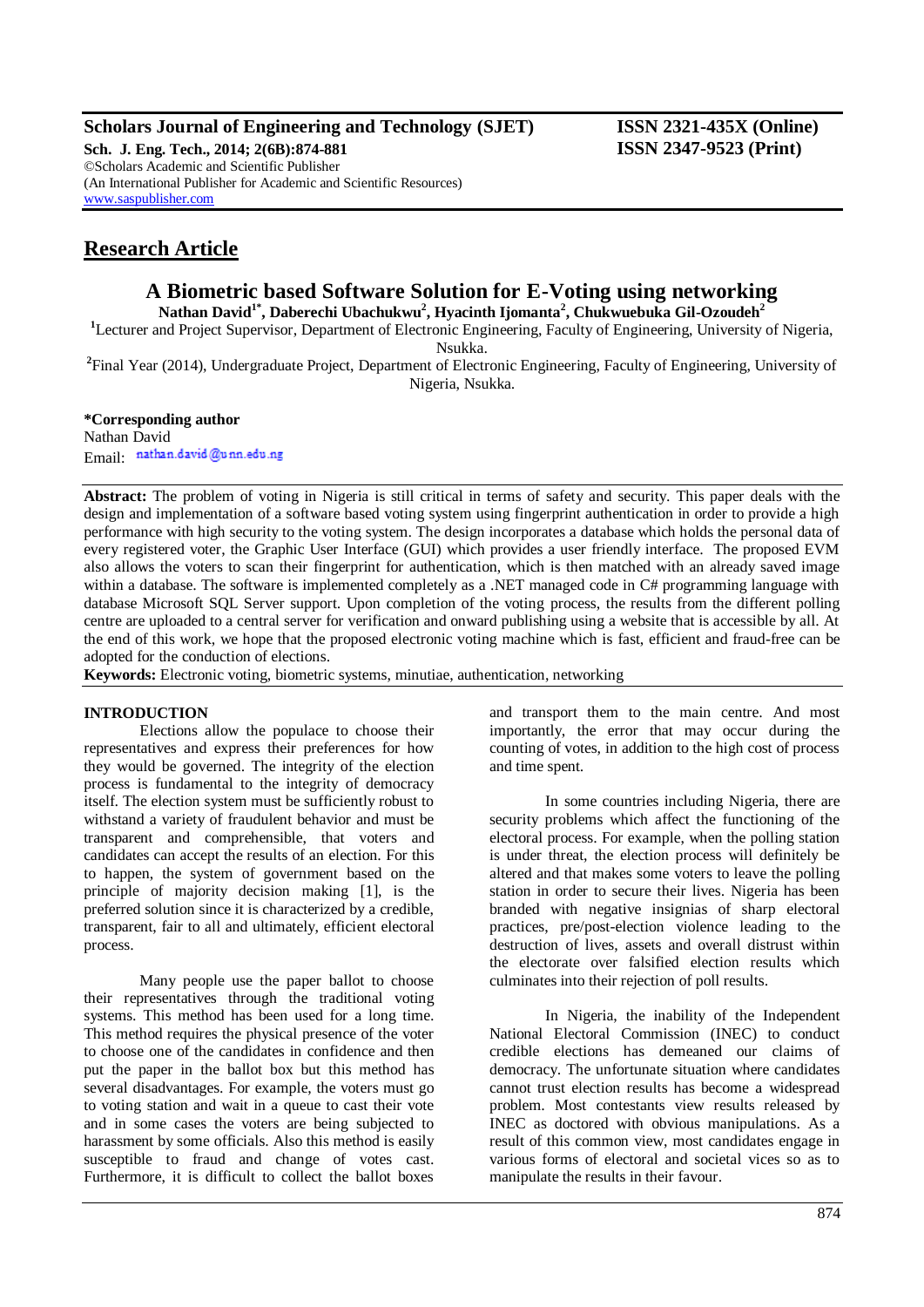Biometrics is becoming an essential component of personal identification solutions, since biometric identifiers cannot be shared or misplaced, and they represent any individual's identity. Biometric recognition refers to the use of iris, fingerprint, face palm and speech characteristics, called biometric identifiers. Fingerprint matching is a significant part of this process. It is an extremely difficult problem, due to variations in different impressions of the same finger. Fingerprints are unique to each individual and they do not change over time [2]. Fingerprint identification is based primarily on the minutiae. Minutiae matching essentially consist of finding the alignment between the template and the input minutiae sets that result in the maximum number of minutiae pairings [3]. The major minutiae features of fingerprint ridges are ridge ending, bifurcation, and short ridge (or dot). Biometrics holds the promise of fast, easy-to-use, accurate, reliable and less expensive authentication for a variety of applications. Electronic voting systems could improve voter identification process by utilizing biometric recognition.

In this paper, we describe a Biometric based Software Solution for E-Voting using networking.

## **EXISTING VOTING EQUIPMENT**

In the recent years, voting equipment which was widely adopted are may divided into five types. [4]

1. **Paper-Based Voting:** The voter gets a blank ballot and uses a marker to indicate the candidate he intends to vote for. However, this process may take a long time to get a hand count under the current system. Paper ballot counting and recounting generates endless arguments about whether the 'marker' print crosses inside the square/circle.

- 2. **Lever Voting Machine**: Lever machine is peculiar equipment, and each lever is assigned for a corresponding candidate. The voter pulls the lever to poll for his favourite candidate. This kind of voting machine can count up the ballots automatically. Because its interface is not userfriendly enough, giving some training to voters is necessary. However, these machines are subject to malfunctions that can invalidate hundreds of votes.
- 3. **Punch Card**: The voter uses metallic hole-punch to punch a hole on the blank ballot. It can count votes automatically, but if the voter's perforation is incomplete, the result is probably determined wrongfully.
- 4. **Optical Voting Machine**: After each voter fills a circle corresponding to their favourite candidate on the blank ballot, this machine selects the darkest mark on each ballot for the vote then computes the total result. This kind of machine counts up ballots rapidly. However, if the voter fills over the circle, it will lead to the error result of optical-scan.
- 5. **Direct Recording Electronic (DRE) Voting Machine**: DRE integrates with a keyboard; touch screen, or buttons for the voter press to poll. Counting the votes is done very quickly. But the DREs are costly and they fail to prove that the vote stored in the machine is really what the voter saw and confirmed on the screen.



**Fig-1: Project Block Diagram**

## **PROPOSED DESIGN**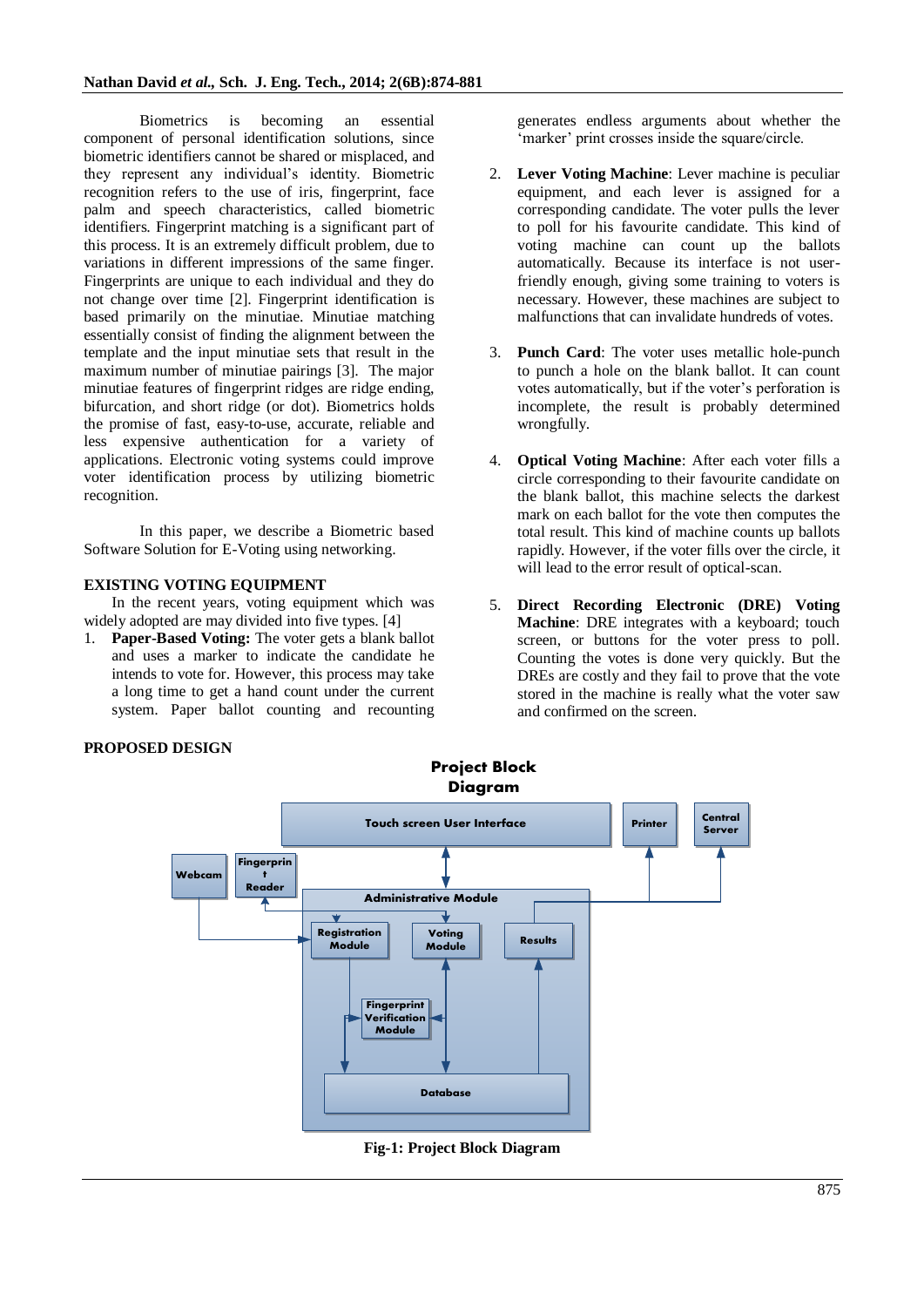

**Fig-2: Flow Process for the Implementation of Fingerprint Captured**

The flow process, shown in Figure-2, summarizes clearly the implementation of the fingerprint scanner (DigitalPersona) we employed in this project. The Process involved is very simple. First, the chosen finger for example, the thumb is captured and extracted. The fingerprint template is then enrolled and store in a database. This primary process is done during the registration of eligible voters. After that, the chosen finger can be live scan. The fingerprint template

is then processed, by a special algorithm designed to function with the fingerprint, and extracted. It will subsequently match the scanned fingerprint against the stored template. Upon authentication, an eligible voter will then have the access to vote for their desired candidates. Mismatched fingerprint certainly would deny the voter from participating in the voting process. This is illustrated in Figure-9.



**HARDWARE IMPLEMENTATION: FINGERPRINT SCANNER**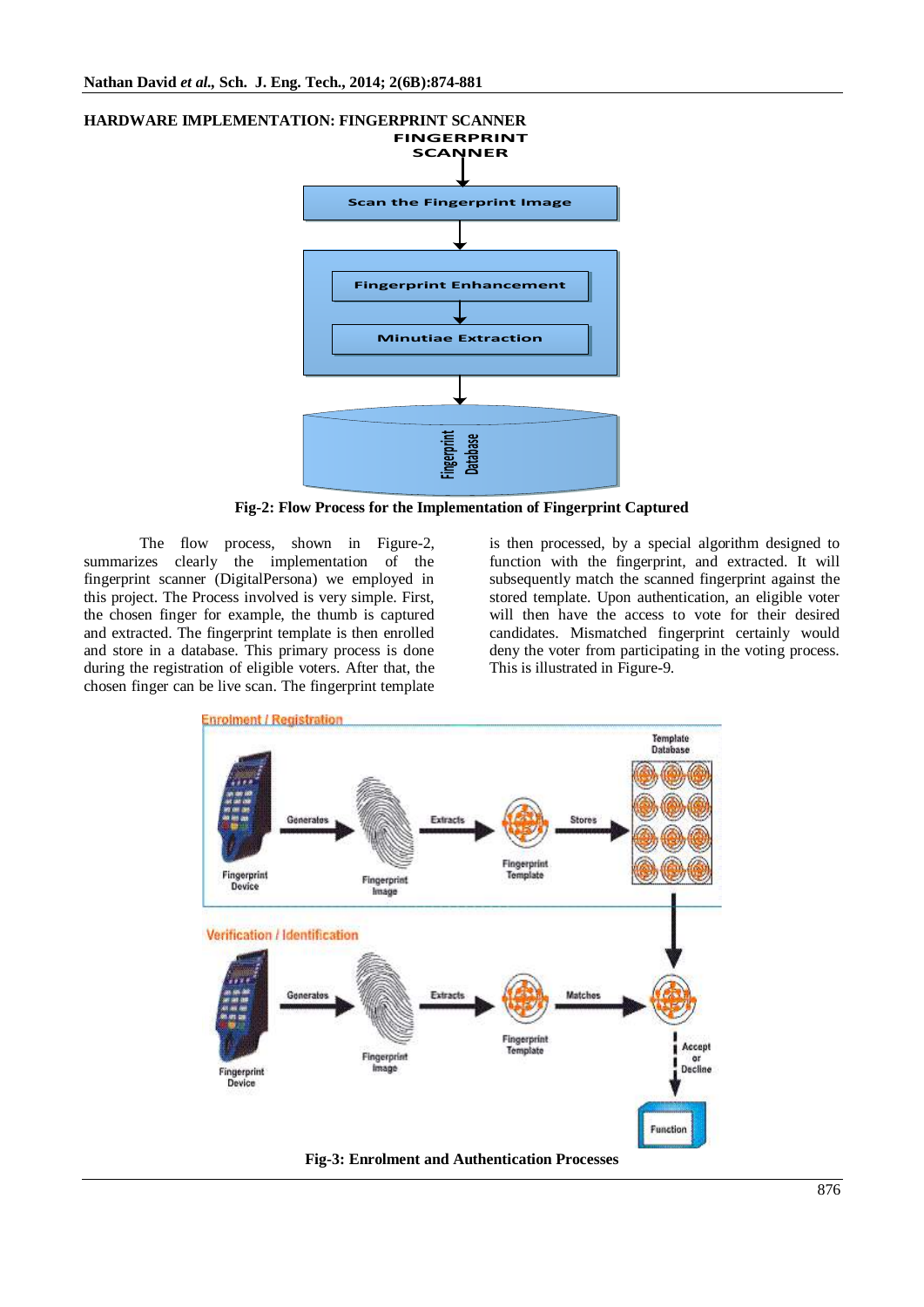## **SOFTWARE DESIGN AND IMPLEMENTATION**

#### *Database Design*

The database forms the backbone of the application. Nearly all the activities in the different modules interact with the database. The database is designed on the results of the requirements specification.

- i. The Admin Login table which contains all the electoral officers that have the privilege to access the system.
- ii. Admin Page table which stores the administrators' login usernames and passwords.
- iii. Contestant Registration Table which holds the data on the contestants vying for the different positions.
- iv. Voters Registration table which stores the bio data of the eligible candidates (students) involved in the election, the scanned finger print and passport photograph of each registered voter.
- v. Departmental table which holds the departments represented in each faculty.
- vi. Faculty table which holds the faculties in UNN.
- vii. Voting Result Table which holds the result of each voter's votes.

#### **GRAPHIC USER INTERFACE (GUI) DESIGN: FRONT-END DESIGN**

The front end design comprises the Graphic User Interface (GUI) design and its effects. The GUI provides a graphical representation of the software. Its design gives an emotional feel of the system from the user's perspective. It is object-oriented, consisting of various modules interacting with a central database.

#### **The Login Page.**

This page gives access into the voting software and can only be accessed by pre-defined administrators, either as a Polling Admin or Main Admin, as shown in Fig-4. The Polling Admin has limited administrative functions such as coordinating the registration and voting processes for the polling station, and sending the result to the central database. The Main Admin on the other hand, can perform all these functions, and in addition, is responsible for creating new Polling Administrators. It is the Main Admin who is responsible for collating and publishing the results from the different polling centres to the internet for public viewing.



**Fig-4: Administrator Page**

#### **The Admin Page**.

This page is the home of the administrator and provides navigation options, using buttons for interaction with the other modules and sub modules. It is peculiar to the logged in administrator.

#### **The Registration Page/module**

This comprises the registration pages for both the contestants and voters. The contestant registration

page captures the necessary data for the contestants vying for the different positions such as their basic data (name, registration number, department and passport). The voter registration page, shown in Figure-5, captures the voter's information (basic data, passport photograph and fingerprint) and enroll them into the database. These pages also check against invalid entries/incomplete registration.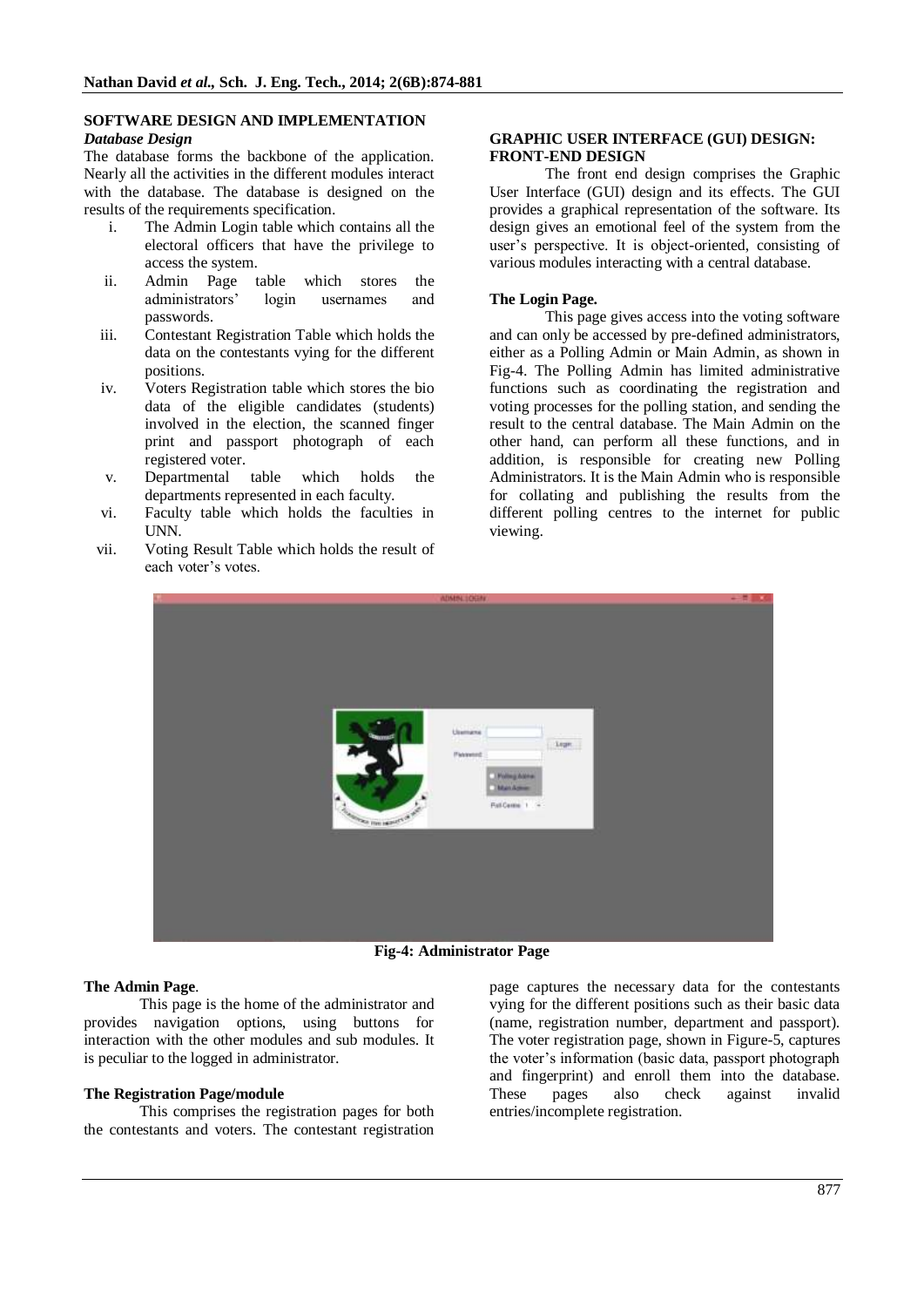|                              |                                                             | REGISTRATION FORM                |                         | m                         |
|------------------------------|-------------------------------------------------------------|----------------------------------|-------------------------|---------------------------|
|                              | Basc Data                                                   |                                  | Capture Photo           |                           |
|                              | <b>Contractor and Co</b><br>First Name<br><b>Contractor</b> |                                  |                         |                           |
|                              | Other Name                                                  |                                  |                         |                           |
|                              | <b>URLESS AND LO</b><br>Liest Name<br><b>STEADUS</b>        |                                  |                         |                           |
|                              | Reg. Number                                                 |                                  | WebCam SC-10HD +        |                           |
|                              | Conder<br>×                                                 |                                  | Start Camera Take Photo |                           |
|                              | Phone Number                                                | You Carent Lisers Any Part Blank | <b>Smrt</b>             |                           |
|                              | Fanaty<br>Agnouture                                         |                                  | $-100$                  |                           |
|                              | Department<br>Agric Econs                                   | $\sim$                           | Scan Fingerprint        |                           |
|                              |                                                             |                                  |                         |                           |
|                              |                                                             |                                  |                         |                           |
|                              |                                                             | corner. Presence in the p        |                         |                           |
| Logged in Attractator speci- |                                                             |                                  |                         | Monday, Jul 2014 12:22:39 |

**Fig-5: Voter Registration Page**

## **The Preview Page**

This page shows a summary of the registered student's information and helps to readily check for errors in the student's input data. It is accessed from the Registration Page which protects against Preview of incomplete registration.

## **The Voting Module**

This is the most fundamental module of the EVM. It provides the platform for voting and is the seal of the electoral process. It comprises the Authentication Page, the Voting Page and the Voting Result Summary page. The Authentication page takes the voter's

registration number and fingerprint and compares it to the registered data in the database. This page provides access to the Voting Page. The Voting Page, shown in Figure-6, displays all the contestants from each department in the Faculty for each office/position. As each voter votes, the next office and contestants are displayed till the last office is voted for. The Voting Result Summary page, shown in Figure-7, shows the voter the summary of their votes and prints out the result slip for the voter at the end of the session. It also allows the voter to make adjustments should they change their mind about their choice candidate for any office.



**Fig-6: Voting Page**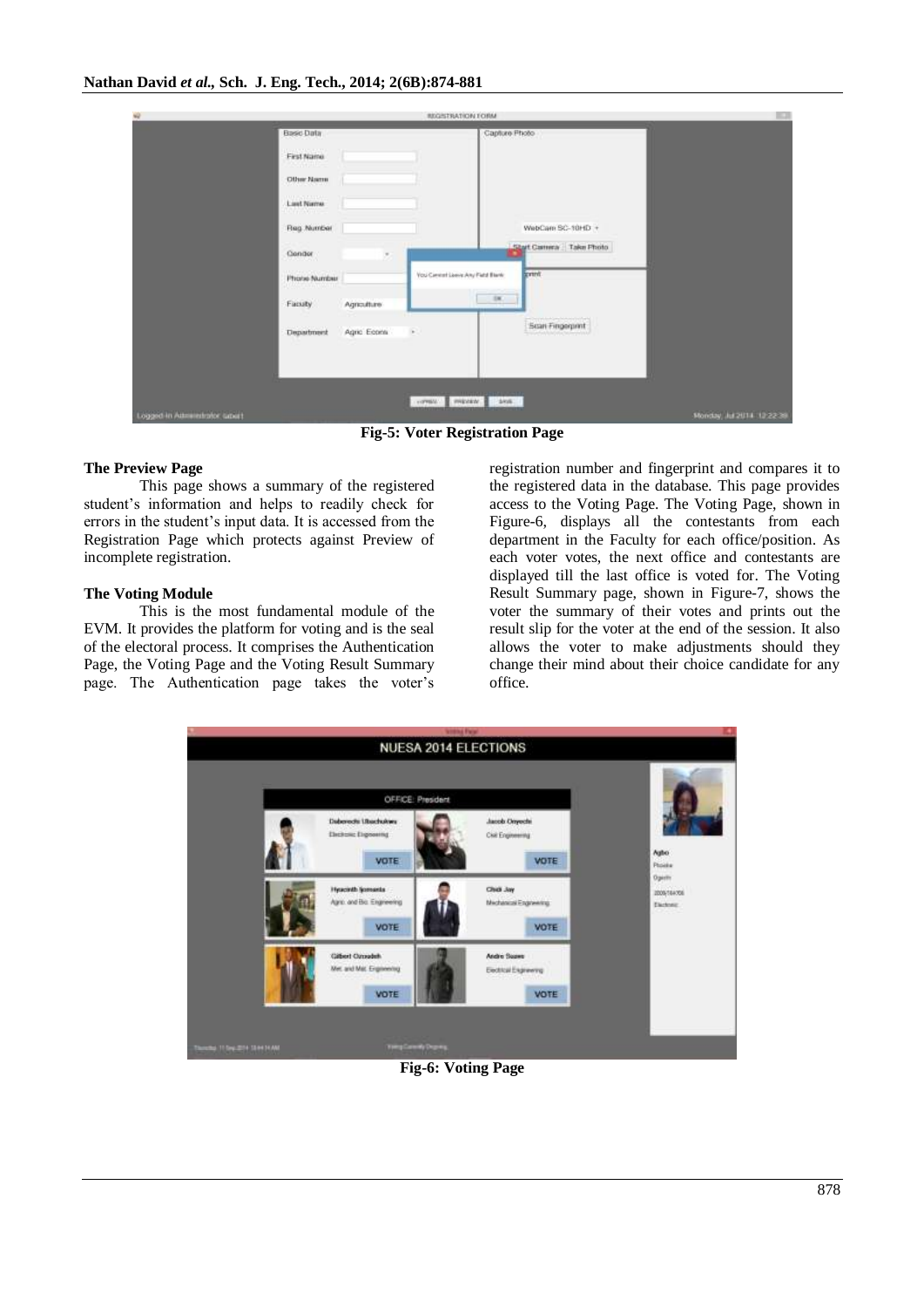

**Fig-7: Voting Result Summary Page**

#### **The Results Page**

This page, accessible only by authorised personnel, shows the total result of the elections at each polling point. The results are now saved and uploaded to the central server from here. Figure-8 shows the result from 5 voters for the different positions available in the sample NUESA elections.

|   |     | 0 0 <sub>c</sub>                      | <b>Name</b>                       | <b>Dealtriet</b>             | Voe<br>Court   |
|---|-----|---------------------------------------|-----------------------------------|------------------------------|----------------|
| × |     | <b>Franket</b>                        | Salamsh Usahukru Bedong Espinaing |                              | lä.            |
|   | ÷   | Freschet                              | <b>Jacob Orgachy</b>              | Dul Engreening               | r              |
|   | z   | <b>Mon-President</b>                  | Boson fits                        | Becoust Engineering          | it.            |
|   |     | 2. Vice Freeders                      | Day Noapule                       | Md. and Rat. Engineering 12  |                |
|   |     | 2 Vice President                      | Phoebe Agbor                      | Betten: Espressy             | 12             |
|   | lä. | Fuld: Teleform Officer Children Bio-  |                                   | Becound: Engineering         | Ħ.             |
|   |     | 3 Fuble Relatore Officer: Oate Diskwa |                                   | Mechanical Engineering       | $\overline{3}$ |
|   | ш   | Rusic Relations Officer Date Ada      |                                   | Bettol Experts               | H.             |
|   | x   | Secretary                             | Chana Art                         | Dut Engineering              | 2              |
|   | ä.  | Secretary                             | <b>Berlata Droement</b>           | Becton: Expiremy             | ×              |
|   |     | 1 Francial Secretary                  | Amers Groppel                     | Mechanical Engineering       | n.             |
|   |     | 5 Francial Secretary                  | Emest Are                         | Becronic Engreemy            | $\vert$ 3      |
|   | lš. | Financial Secretary                   | An Kranye                         | Apc. and Bic Engreening T    |                |
|   | E   | Teaun                                 | Att-Use                           | DVI Expreesing               | lt.            |
|   | ĸ   | Teaurer                               | Noterra Tachukeu.                 | Betton: Expressy             | t.             |
|   | ĸ   | <b>Imager</b>                         | <b>Ude Brry</b>                   | Mechanical Empreseng         | ł.             |
|   | Ŧ   | <b>Deputy</b>                         | <b>Max Rubee</b>                  | Becilical Engineering        | IZ.            |
|   | Ħ   | Detector of Sociale                   | <b>Post finds</b>                 | Mechanical Expressing        | u.             |
|   | E.  | Drector of Sports                     | <b>Jede Surve</b>                 | <b>Bechove</b> Engineering   | h.             |
|   | B.  | Drestor of Socials                    | Sta Hakou                         | Beito's Exposing             |                |
|   |     | II Director of Sports                 | Alunes Kurie                      | Met. and Rist. Expressing 12 |                |
|   |     | 1 Dredonal Spate                      | Andre Spave                       | Bechovic Engineery           | п.             |
|   | ı.  | Director of Sports                    | <b>Kray Techulruy</b>             | Age, and the Engineering 1   |                |
|   |     |                                       |                                   |                              |                |

**Fig-8: Election Result**

#### **BACK-END DESIGN**

This basically refers to the functionalities/ codes used in our design processes. For the software

analysis and graphic display, we are using the C# programming language with SQL database support and fingerprint security. In the design of this software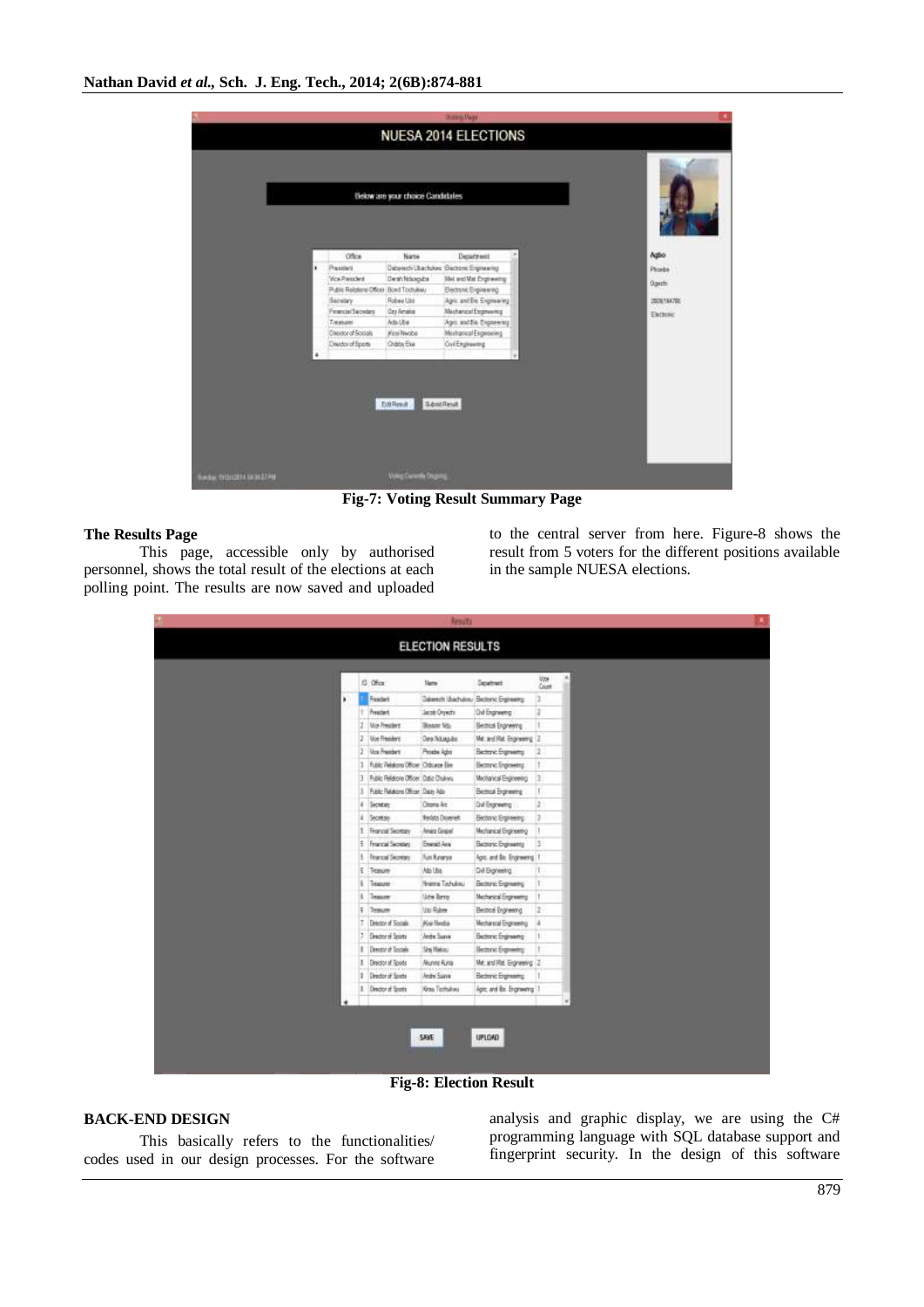section, we took great care to ensure a level of security. Firstly, in order to launch the program, a password login page appears. This ensures that only the registered administrators are allowed to launch the program. Secondly, to access the voting module, the voter is

required to input their registration number and then run their fingerprint on the fingerprint reader to authenticate their identity. Hence only registered and eligible voters are allowed access to the voting form. The Process Flowchart of Figure-9 clearly illustrates this.



**Fig-9: Process Flowchart**

#### **NETWORKING**

At the end of the elections, the voting results from the various polling units (departments, in our case) are uploaded to the central server (web server) via the internet for onward publishing of results by the central administrator, as shown in Fig-10.

The central administrator can be a polling unit administrator or a different administrator, otherwise known as the main or super administrator with a unique login identity. The super administrator is the only authorized personnel to publish the final election results for public viewing via the internet.



**Fig-10: Network Design**